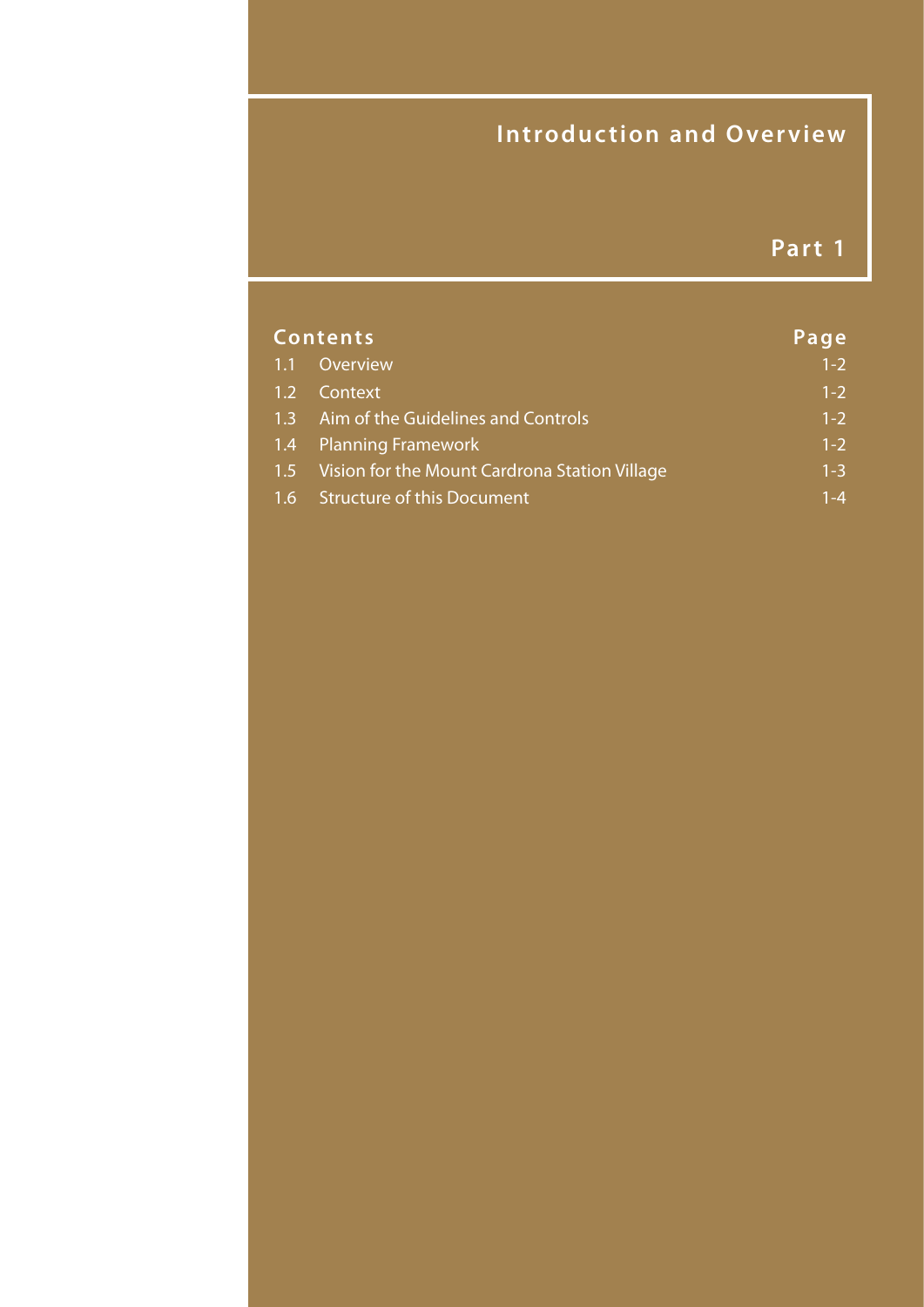## **Mount Cardrona Station Design Guidelines**

## **Introduction and Overview**

#### **1.1 Overview**

#### **Part 1**

1-2

The Mount Cardrona Station Design Guidelines reflect the commitment by the Queenstown Lakes District Council and Mount Cardrona Station Limited to create a new, integrated village that has a distinctive character derived from its dramatic setting and rich heritage, contributing to a strong sense of community.

### **1.2 Context**

The Mount Cardrona Station Special Zone (the Zone) is located in a spectacular mountain setting within the Cardrona Valley at the base of two ski fields. It is on the route between Queenstown and Wanaka and in close proximity to a range of recreational activities. The Zone presents the opportunity for the Village to evolve in a manner that meets the needs of local residents and visitors, while respecting the landscape setting, rich history and distinctive characteristics or features of the area.

#### **1.3 Aim of the Guidelines and Controls**

The aim of this document is to clearly establish the design philosophy for the Mount Cardrona Station Special Zone (the Zone). It is split into two parts as follows:

- Part 1: Subdivision Guidelines- Providing guidelines that can be used when assessing large scale subdivision applications; and
- Part 2: Building Design Guidelines- Articulating guidance on building design, including built form, materials and colours.

#### **1.4 Planning Framework**

These guidelines should be read in conjunction with Sections 12-20 and 12-21 of the District Plan, which sets out the issues, objectives, policies, rules and assessment matters for the Zone. The objectives and policies of Section 12-20 of the District Plan provide guidance on how to achieve the vision for the Mount Cardrona Station Village, and these are implemented through a comprehensive set of rules and associated assessment matters.

It has been recognised that while the District Plan provisions can help minimise poor design by establishing clear parameters, it can not in itself achieve high quality design. In addition it can not provide the level of detail needed to achieve the vision for the Village. The Design Guidelines therefore complement the provisions of the District Plan. This document provides additional detailed guidance on how to interpret and assess the District Plan provisions.

It is important to note that any subdivision will require a resource consent. In addition, buildings or activities may require resource consent. It is therefore important that these guidelines are read in conjunction with the District Plan provisions.

It is noted that in addition to the District Plan provisions and these Guidelines, Mount Cardrona Station Limited has developed an 'Owners Sustainability Guide'. This provides detailed guidance on how to achieve energy efficiency and sustainability for future owners within the Village.

**2011**



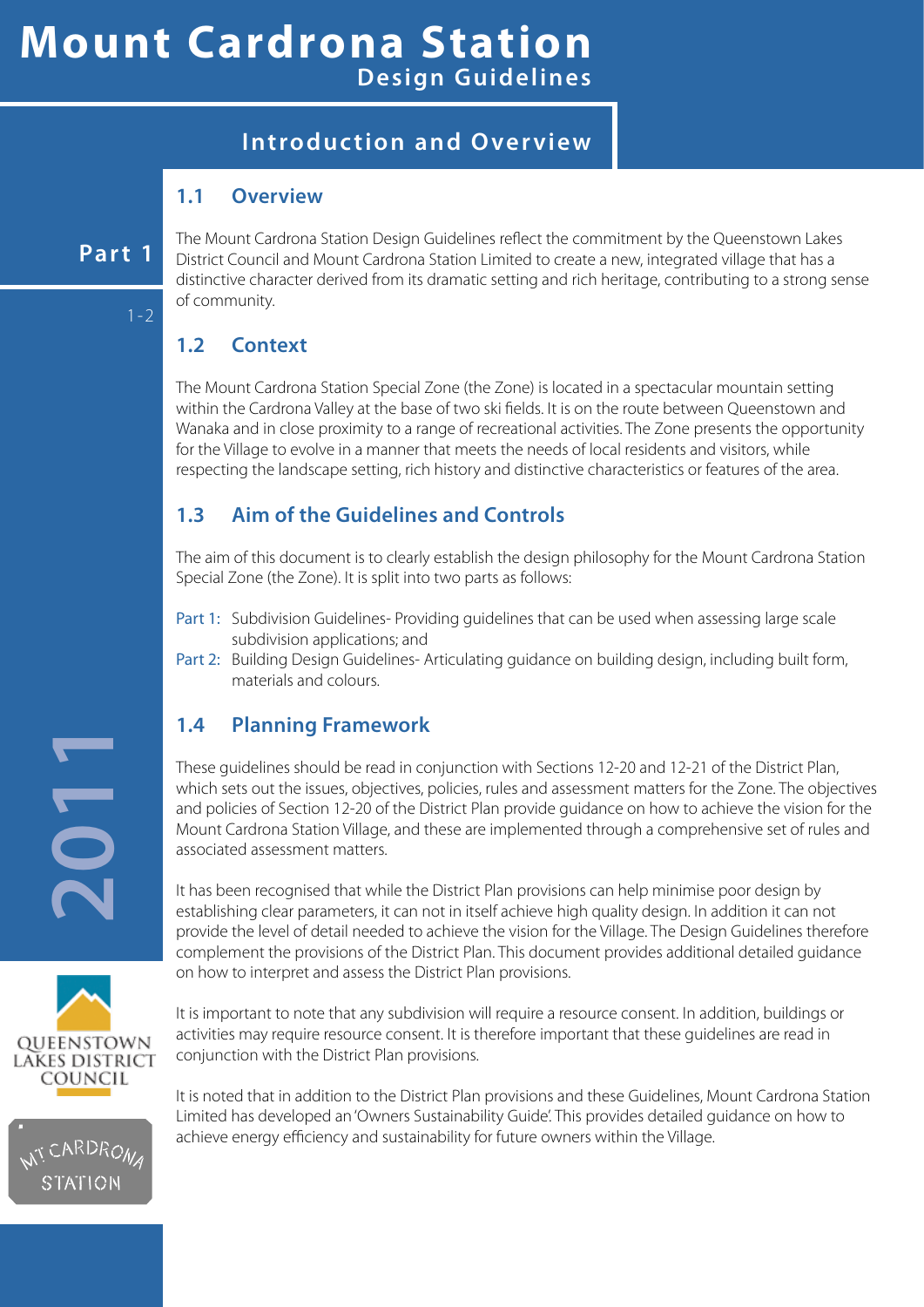



#### **1.5 Vision for the Mount Cardrona Station Village**

To create a unique settlement that:

- o Responds to the characteristics of its location;
- o Enhances Cardrona's unique local identity, with future development reflecting past land-uses;
- o Makes connections with the rich history of the Cardrona Valley;
- o Is sensitive to the natural environment;
- o Provides a strong sense of place that is distinctly Cardrona;
- o Is an attractive destination to live permanently or to visit;
- o Has a local identity created by its permanent residents;
- o Provides recreational and educational activities that build on the activities already existing within the Cardrona Valley and its surrounds;
- o Is physically and socially integrated into the existing and future environment.

The following pictures represent the characteristics of the built and natural environment of the Cardrona Valley. Utilising these characteristics the design theme for development within the Zone includes the following:

- o The use of natural materials and small scale buildings with steeply pitched roofs, thick walls, recessive colours, and deep recesses for windows and doors.
- o A relationship to the surrounding landscape that provides a consistent urban/rural interface that is uncluttered and avoids an 'urban' appearance.
- o A landscape response that reflects the location with consistency in species planted, and materials and design of fencing.